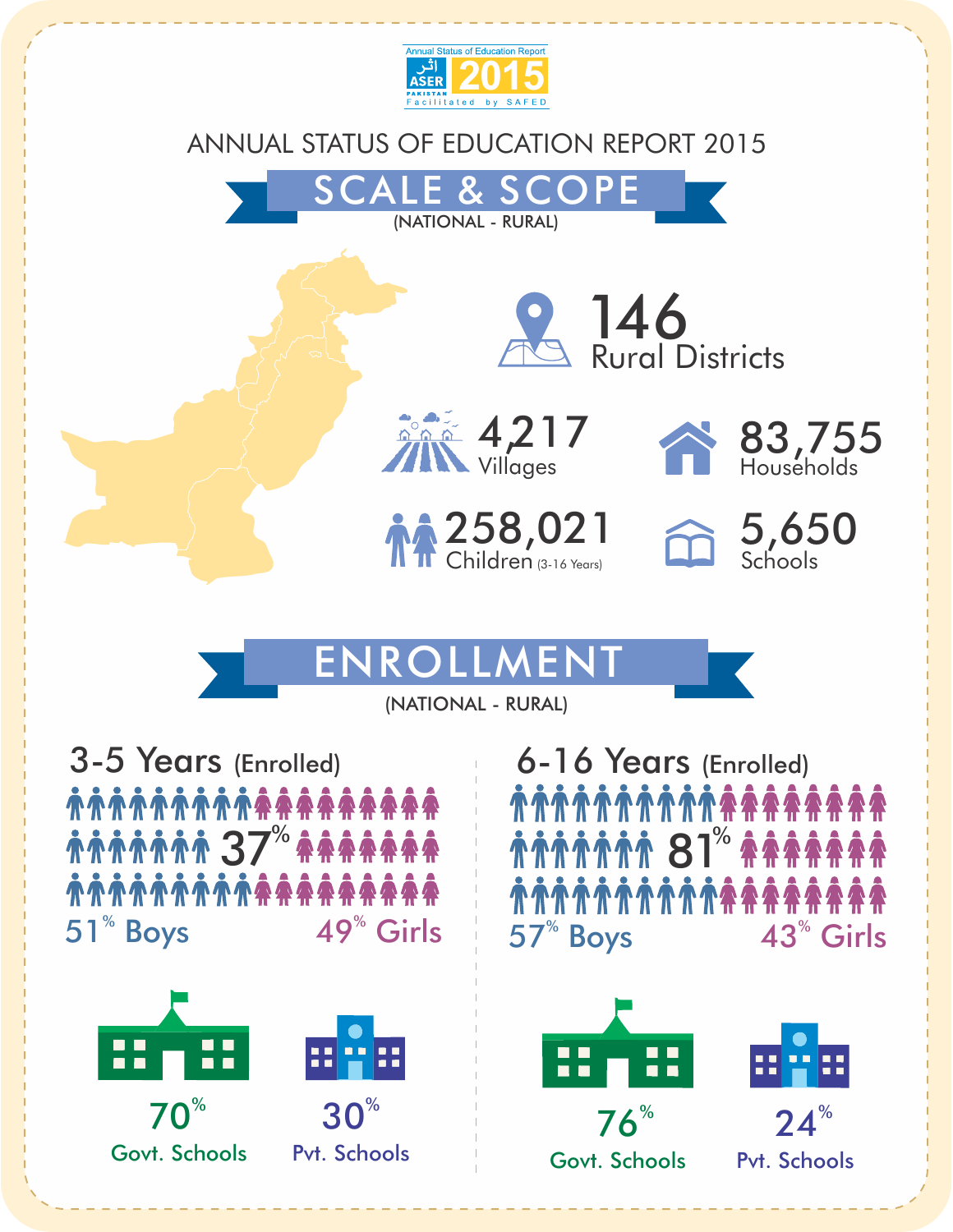

## ANNUAL STATUS OF EDUCATION REPORT 2015

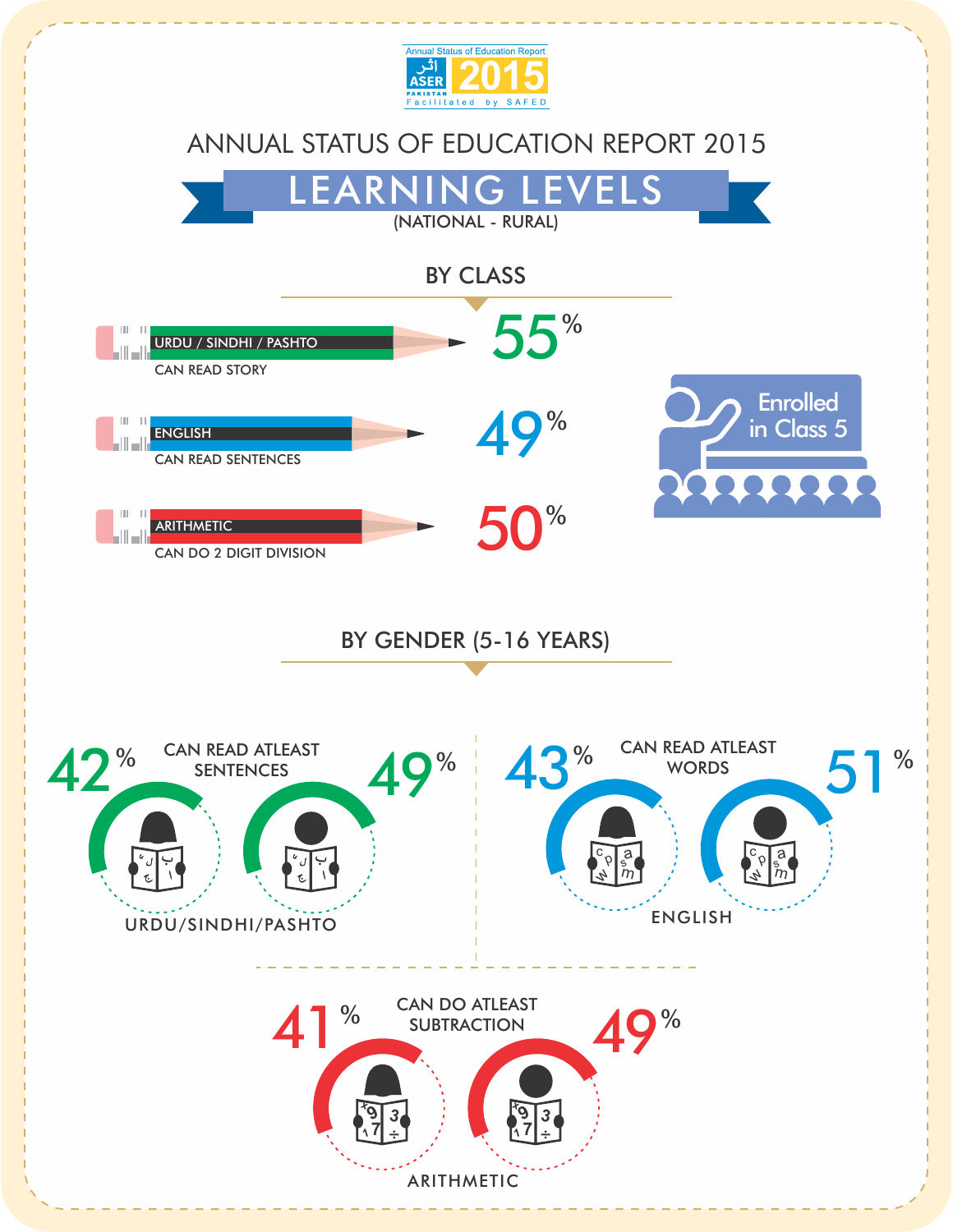

<sup>\*</sup>Grants received till September 30, 2015